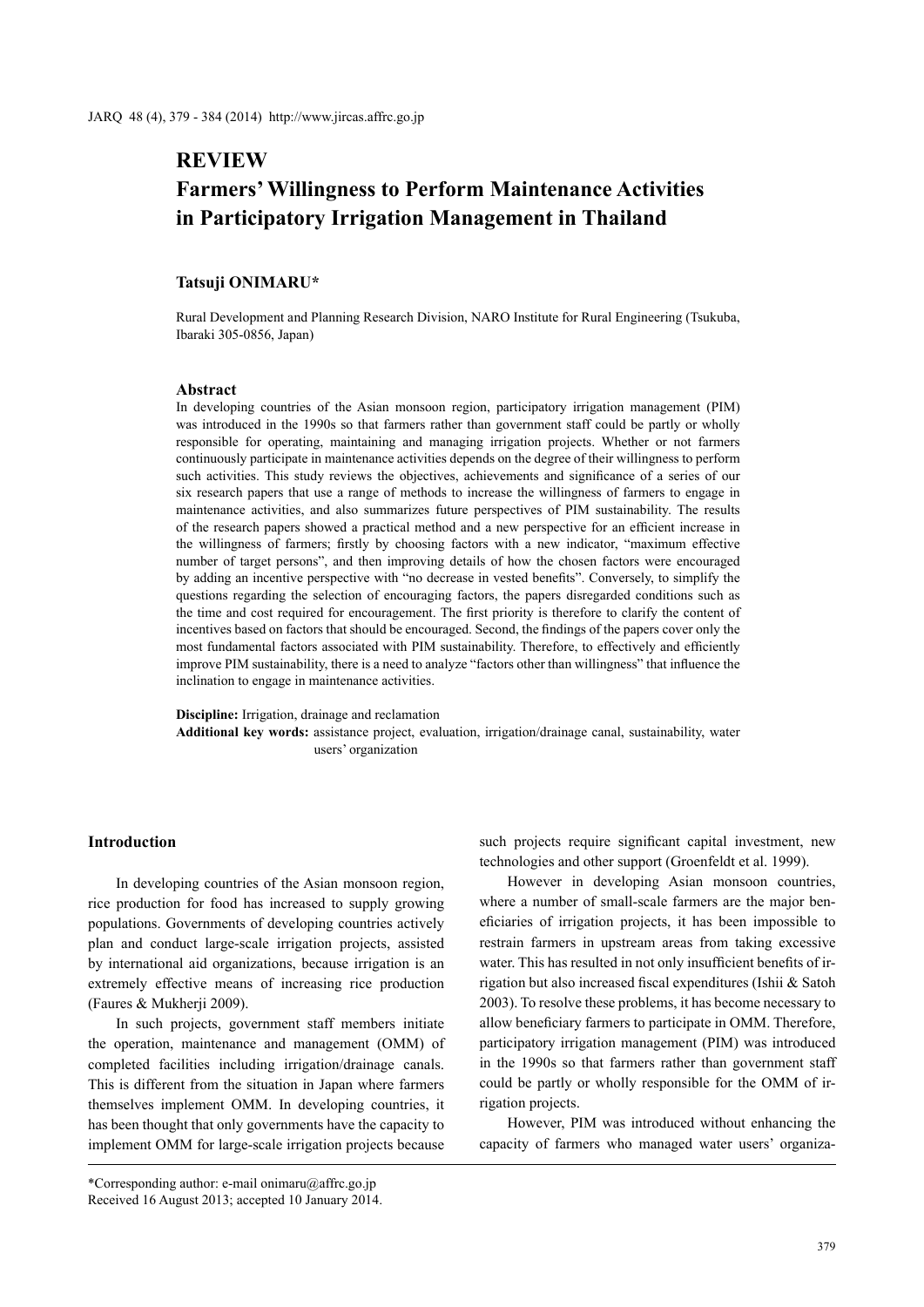## T.Onimaru

tions, an implementing body of PIM, which is why problems including the malfunction of established organizations occurred (Svendsen et al. 2000). Therefore, one of the present issues is to improve the sustainability of the introduced PIMs.

Among several factors involved in OMM, the "maintenance of canals" is important because, unless continuously practiced, the function of canals gradually declines. On the other hand, whether or not farmers continuously participate in maintenance activities depends on the degree of their willingness to perform such activities. Therefore, increasing farmers' willingness is a significant issue that needs to be addressed. To accomplish this, methods such as offering incentives that suit factors to increase their willingness are required.

This study aimed to review the objectives, achievements and significance of our series of six research papers published with a range of methods to increase the willingness of farmers to engage in maintenance activities as well as summarizing future perspectives of PIM sustainability.

## **Objectives of the papers**

The research papers are separated into three groups in terms of objectives.

The first group of papers (Onimaru et al. 2003, Shioda & Onimaru 2007, Teamsuwan et al. 2010) aimed to analyze the present support situation to establish water users' organizations using a Japanese-type PIM assistance project that exploits the knowledge of the stratified water users' organizations in Japan (Iwata & Okamoto 2000), already known as a successful PIM. This is due to the need for organizations equipped with continuously functioning mechanisms to be established as implementing bodies to encourage and increase willingness. An example is the Modernization of Water Management System Project (MWMS) conducted in Thailand, in which I was involved from the start (Fig. 1). Data for analyzing the present support situation were collected by fact-finding on the spot where the MWMS was conducted.

The paper of the second group (Onimaru & Satoh 2009) aimed to analyze the present state of evaluations of sustainability for eight Japanese-type PIM assistance projects in the Asian monsoon region, including MWMS. This is because analysis of the contributory and inhibitory factors specified in the evaluations may clarify factors influencing the willingness to engage in maintenance activities. Data for analyzing the present state of evaluations were collected by reading evaluation reports on technical cooperation projects published by the Japan International Cooperation Agency.

The third group of papers (Onimaru & Satoh 2011a, 2011b) aimed to find methods that could effectively increase the willingness of farmers to engage in maintenance activi-







**Fig. 2. Map of the 18R area**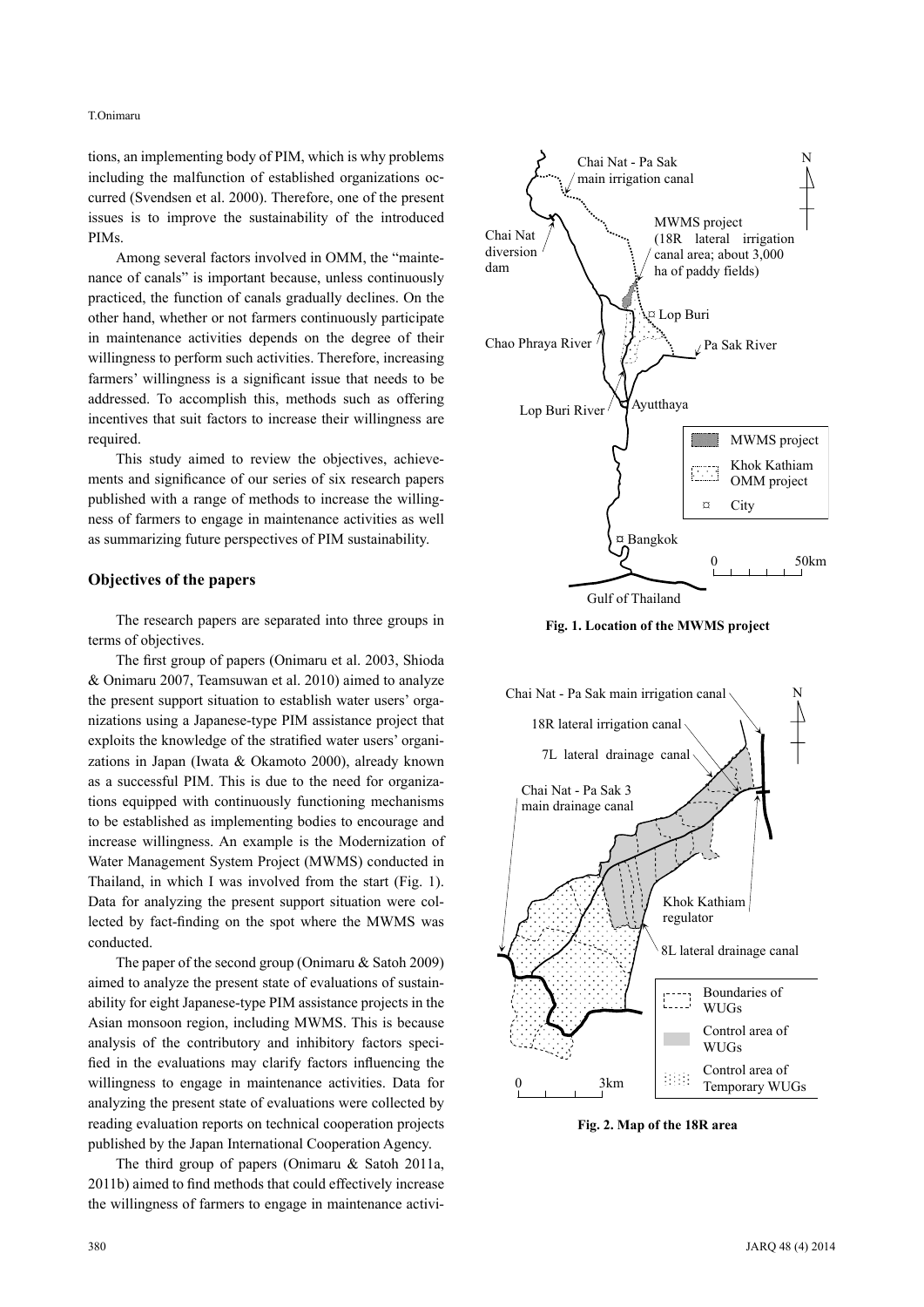Farmers' Willingness to Perform Maintenance Activities in Participatory Irrigation Management



**Fig. 3. Procedure for establishing WUGs and an IWUG**

ties by conducting questionnaire surveys in the 18R lateral irrigation canal area where a MWMS was conducted (Fig. 2). This survey (Onimaru & Satoh 2011a) provided extensive material to analyze the relationships between the willingness of farmers and influencing factors.

# **Achievements of the papers**

# **1. Analysis of the present support situation to establish water users' organizations**

MWMS formulated a supportive plan that established water users' organizations with systems in which all farmers with common OMM-related interests could discuss and make decisions. To make the plan concrete, a Water Users' Group (WUG) responsible for the OMM was established for each ditch, and an Integrated Water Users' Group (IWUG), comprising all WUGs along the related lateral irrigation canal, was established at the same time (Fig. 3).

Moreover, the roles in the operation of irrigation facilities such as gates were designed according to the type of canal (lateral canal or ditch) and the type of operation (decision-making, daily operation or monitoring) (Satoh et al. 2007).

Consequently, in 2009, eight years after the establishment of the IWUG in 2001, the lateral canal and ditches were well maintained and functioning (Fig. 4), although socalled "upstream-downstream problems" (conflicts between upstream and downstream farmers related to water distribution) persisted. It is rare to see WUGs and an IWUG function for a long time in Thailand and other developing countries in the Asian monsoon region, suggesting that MWMS provides a good example of successful assistance projects.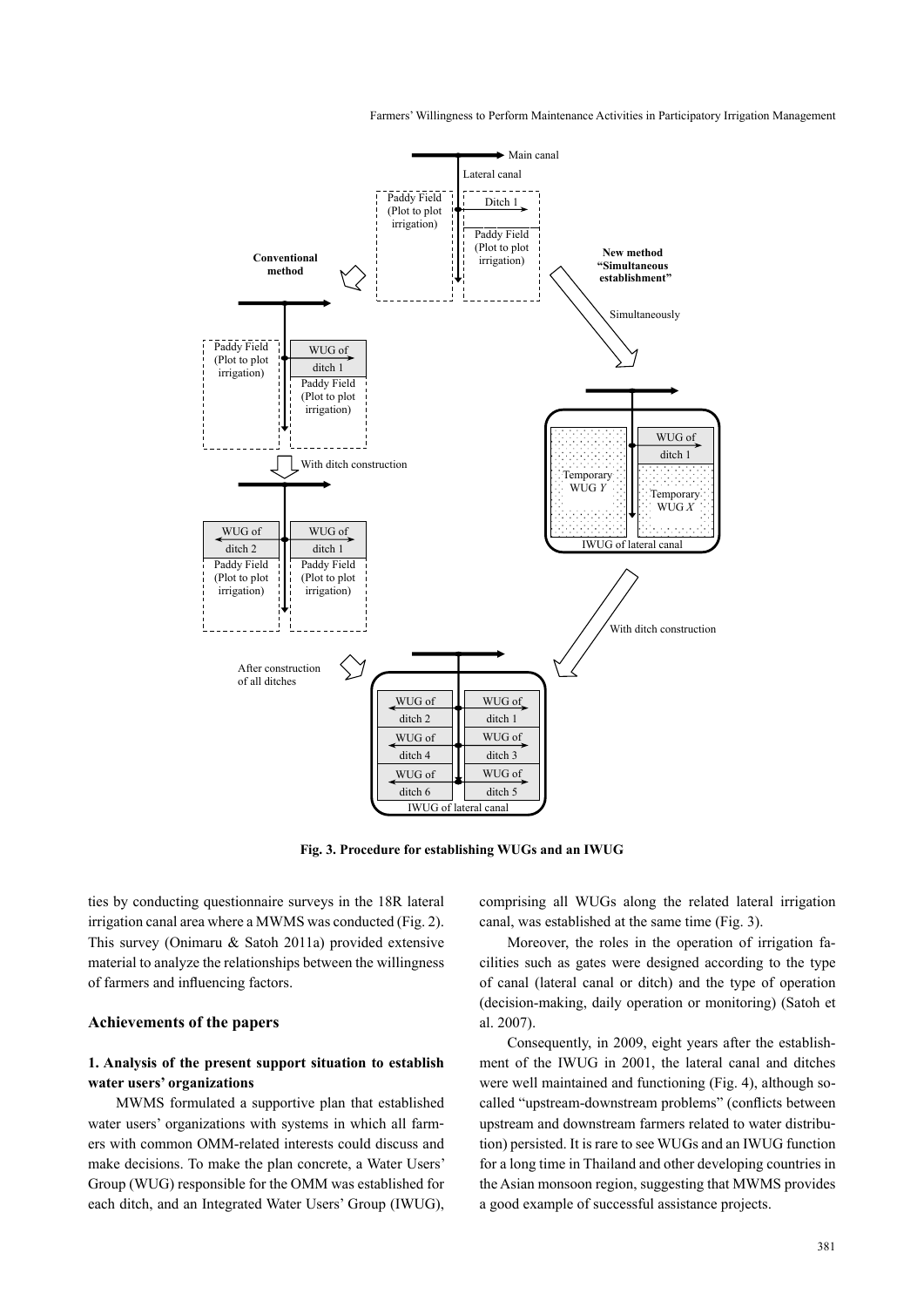#### T.Onimaru





**Fig. 4. Change in the condition of a ditch in the 18R area** (Left: Just after construction, as of Aug. 2000) (Right: 9 years later at the same ditch, as of Sep. 2009)

# **2. Analysis of the present state to evaluate sustainability in a Japanese-type PIM assistance project**

Analysis to evaluate sustainability in eight Japanesetype PIM assistance projects including MWMS revealed the following: 1) The correlations between each evaluation indicator are not clear. Therefore, activity for achieving an indicator may unintentionally retard the achievement of another indicator if those concerned with the project do not adequately recognize said correlation. 2) Although contributory and inhibitory factors are shown, and the mutual relationship of factors and reason for the phenomena observed at the time of evaluation are not shown, the sustainability cannot be accurately determined.

Therefore, the present evaluation was not necessarily effective for clarifying the factors influencing the willingness to engage in maintenance activities.

# **3. Finding methods for effectively increasing the willingness of farmers to engage in maintenance activities**

Because the present evaluation of sustainability was not effective for clarifying the influencing factors, we investigated factors influencing the willingness to engage in maintenance activities based on past research and then analyzed the relationships between the willingness and influencing factors using rank correlation coefficients based on qualitative data obtained from a questionnaire given to 202 farmers in the 18R lateral irrigation canal area.

Consequently, the following was observed: 1) Seven factors (awareness of the benefits of irrigation facilities; awareness of the benefits of irrigation water; sense of duty to the group; anxiety over the distribution of irrigation water; awareness of owning irrigation facilities; awareness of the need to engage in maintenance activities; reliability of members in the same WUG) directly influenced the willingness of farmers (Onimaru & Satoh 2011a). 2) In the 18R area, farmers with high willingness also had high awareness of the

benefits of irrigation facilities, and anxiety over the impact on water distribution caused by damage to the canals.

3) Incentive perspectives of "increases in benefits" and "no decrease in vested benefits" such as easing anxiety need to be added.

Furthermore, even though the existing evaluation indicator cannot be used, the analysis revealed the use of a new indicator, "maximum effective number of target persons", which is an application of the cross table of influencing factors and willingness to engage in maintenance activities, allowed us to select influencing factors that increased willingness.

The word "effective" in the above indicator means "to effectively increase the willingness of farmers to engage in maintenance activities".

We derived this indicator as follows:

First, we assumed that the above seven factors (hereafter called factors 1-7) exert an independent positive influence on the willingness to engage in maintenance activities among farmers belonging to a water users' organization.

Next, we arranged data related to each factor, and the corresponding degree of willingness obtained from a questionnaire survey of farmers into a  $2 \times 2$  cross table (Table 1), where

- *i* indicates the factor number (1-7);

 $-H_i$  and  $L_i$  indicate the number of farmers who responded "high" or "low" with respect to factor *i*;

- *h* and *l* indicate the number of farmers who responded "high" or "low" with respect to willingness;

- and,  $H_i h$ ,  $H_i l$ ,  $L_i h$ , and  $L_i l$  indicate the number of farmers within each cell.

Here,  $H_i h$  where both factor *i* and willingness are "high"-indicates the number of farmers that should be increased.

 $L_i$ *l*—where both factor *i* and willingness are "low"—indicates the number of farmers who are practical targets for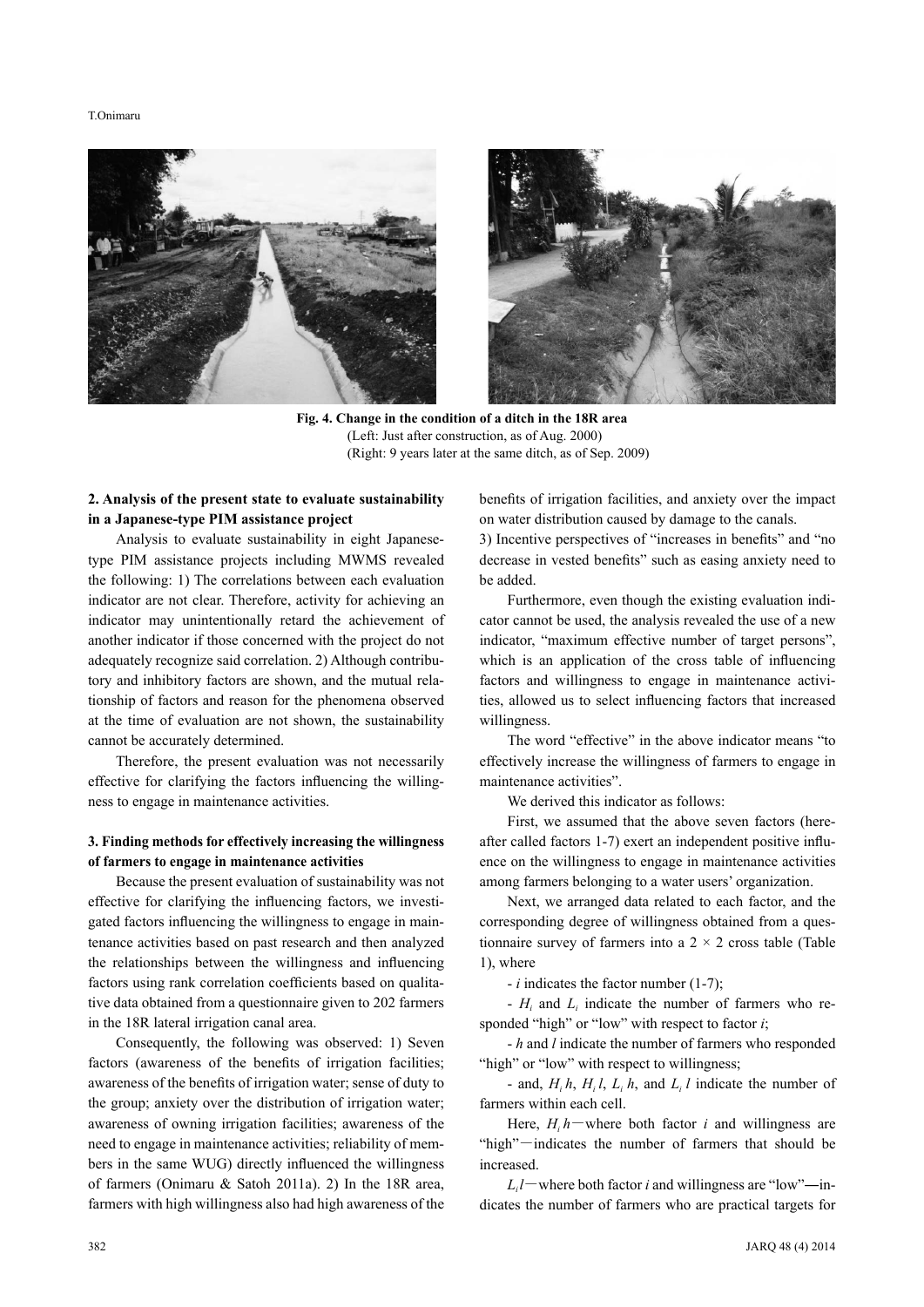Farmers' Willingness to Perform Maintenance Activities in Participatory Irrigation Management



**Table 1. Cross table of factor** *i* **by farmers' willingness**

Note 1: In the above table, a positive correlation between factor  $i$  and willingness is assumed. Note 2: Maximum effective number of target persons =  $L_i l \times H_i h / H_i$ 

encouraging factor *i*.

 $H_i$ *l*-where willingness is "low" despite factor *i* being "high"-indicates the number of farmers whose willingness is not expected to increase, even after factor *i* is encouraged, because other factors are behind an initially "low" willingness.

Finally,  $L_i h$  – where willingness is "high" despite factor *i* being "low"-indicates the number of farmers who cannot be the target of encouraging factor *i* because the degree of their willingness is already "high".

Based on the above, if we designate the product of  $L_i l$ and  $H_i h / H_i$  as a new indicator, "maximum effective number of target persons", the factor with the highest indicator should be most effective in further encouraging farmer's willingness to engage in maintenance activities.

This conclusion is based on the logic that, where the number of farmers who responded "high" increased across factors 1-7 because of encouraging factor *i*, the number of farmers whose willingness to perform maintenance increased by  $L_i \, l \times H_i \, h / H_i$  for each factor. This calculation assumes that the ratio of farmers whose willingness becomes "high" remains unchanged from the ratio of "the number of farmers whose willingness is high" among "the number of farmers whose degree of factor *i* is high" in the status quo.

# **Significance of the papers**

Previous research on PIM focused on standard methods used to establish a water users' organization (e.g. Groenfeldt et al. 1999, Vermillion & Sagardoy 1999), and on enhancing the capacity of farmers belonging to the organization (e.g. Memon et al. 2001, Thiruchelvam 2010). In contrast, the papers discussed in this study are valuable because they focused on the willingness of farmers to engage in maintenance activities and practically showed a method to increase willingness throughout the organization.

Moreover, these papers present a practical method and a new perspective for an efficient way to increase the willingness of farmers; first by choosing factors with a new indicator, "maximum effective number of target persons", and then working on details for encouragement of the chosen factors by adding an incentive perspective with "no decrease in vested benefits".

## **Future perspectives**

The series of papers mentioned above showed a method for first choosing and then encouraging factors that increase the willingness of farmers, using a new indicator to enhance the performance of maintenance activities and improve PIM sustainability. Conversely, to simplify the questions when selecting the encouraging factors, we disregarded certain conditions such as the time and cost required for encouragement, and the difficulties and success rate of the encouragement. The first priority is therefore to clarify the content of incentives based on factors that should be encouraged.

Next in our papers, we focused on the willingness of farmers to engage in maintenance activities. However, the action of maintenance activities is affected not only by willingness but also "the ability to engage in maintenance activities", "the methods used to engage in maintenance activities" and "the methods used to assign maintenance activities". In addition, maintenance includes not only "the performance of maintenance activities" but also "bearing the costs of maintenance". Furthermore, OMM includes "operation of facilities" and "management of the organization and finances" as well as "maintenance of facilities". The findings of these papers thus cover only the most fundamental factors